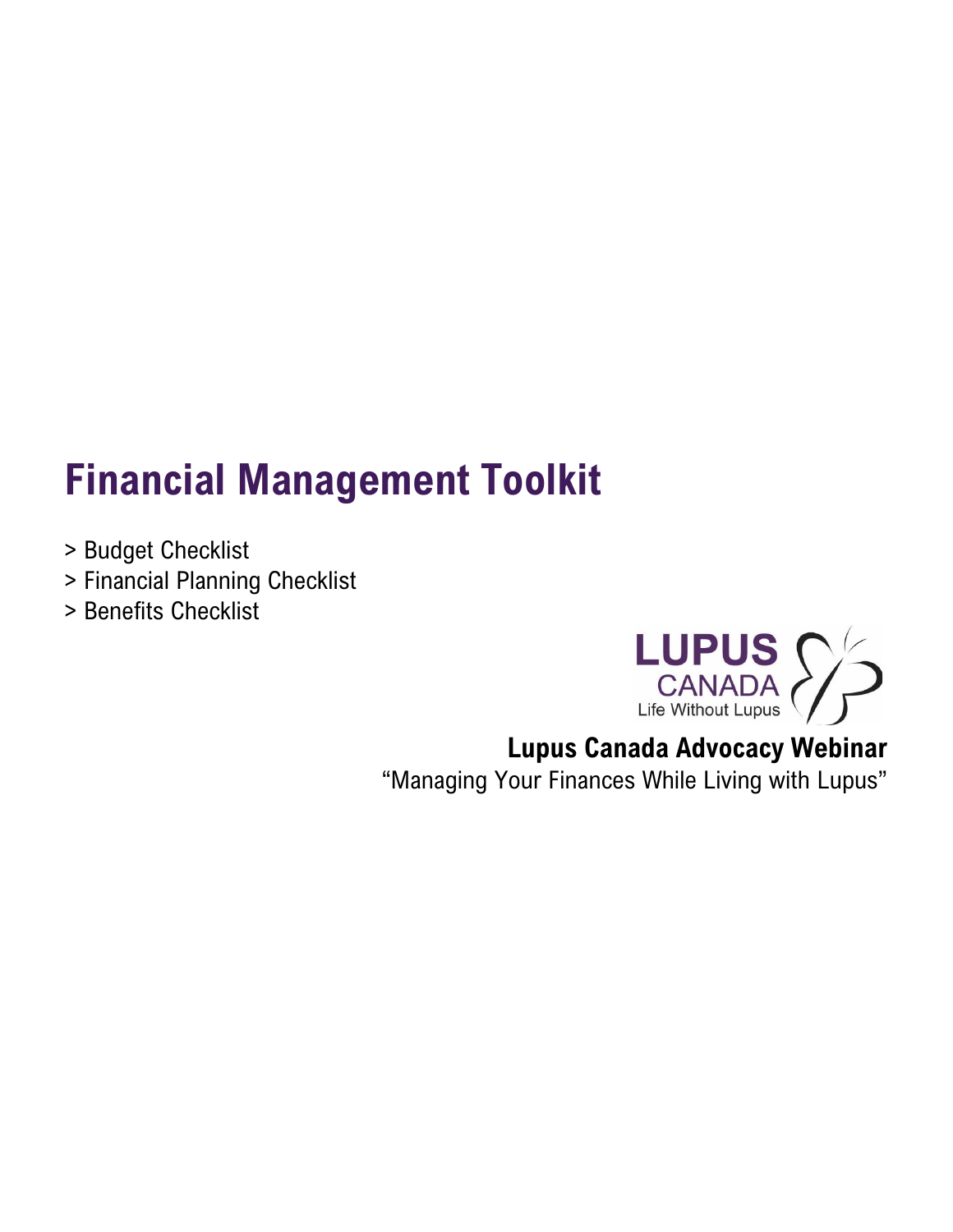# **BUDGET CHECKLIST**

## Salary (paycheck) **Extra-curricular Activities** Vet Visits Vet Visits Side Hustle Income **Toys** Pet Food Bonuses | Allowance | Pet Toys Tips **The Contract Contract Tuition** Pet Medications **The Medications** Alimony (received) School Uniforms Gifts (received) **DEBT** Babysitter **DEBT FOOD** Student Loans Groceries **Personal Loans** Personal Loans **Personal Loans** Restaurants **MEDICAL MEDICAL MEDICAL Car Payments Car Payments**

## **GIVING**

## **TRANSPORTATION**

Public Transportation Uber / Lyft Fuel / Gas Car Maintenance / Repairs Car Loan / Annual Fees **GIFTS** Roadside Assistance **Holiday Gifts** 

Gym Memberships Magazines **UTILITIES** Professional Society Fees **Internet / Cable** Netflix / Prime / Disney+ Phone Plan Amazon Prime **Heating / Natural Gas** Music (Spotify) Water / Electricity Software Subscription **Waste Disposal** Identity Theft Protection

Rent **Rent** Vision Insurance Mortgage Mortgage Insurance HOA Fees Renters Insurance Home Maintenance / Repairs **Car Insurance** Home Improvement / Upgrades Life Insurance Property Taxes **Property Insurance** Home Warranty **Disability** Insurance Lawn Care **Lawn** Care **Long-Term Care Insurance** Home Security Services

Adult Clothing Tools Tools Kid Clothing **Furniture Furniture** Dry Cleaning **Home Décor** Specialty Clothing (UV Protected)

 $\_$ 

Child Support (paid) Credit Card Debt

Hospital Visits **Alimony PERSONAL CARE** Dentist Visits \_\_\_\_\_\_\_\_\_\_\_\_\_\_\_\_\_\_\_ Haircuts / Barber **Prescriptions / Medications** Cosmetics **Cosmetics Cosmetics Cosmetics Cosmetics Cosmetics Cosmetics Cosmetics Cosmetics Cosmetics Cosmetics Cosmetics Cosmetics Cosmetics Cosmetics Cosmetics Cosmetics Cosmetics Cosmeti** Nail Salon Glasses / Contacts Messages / Spa Vitamins / Supplements Additional Costs (semi-private / private rooms, etc.)  $\_$ 

## Charity / Donations **FUN MONEY**

| Movies / Concerts |
|-------------------|
| Bars / Going Out  |
| Books             |
| New Technology    |
| Gaming / Hobbies  |
|                   |

Birthday Gifts **SUBSCRIPTIONS** Wedding / Shower Gifts

### \_\_\_\_\_\_\_\_\_\_\_\_\_\_\_\_\_\_\_ **INSURANCE**

Medical Insurance **HOUSING** Dental Insurance

## \_\_\_\_\_\_\_\_\_\_\_\_\_\_\_\_\_\_\_ **HOUSE SUPPLIES**



# **INCOME KIDS PETS**